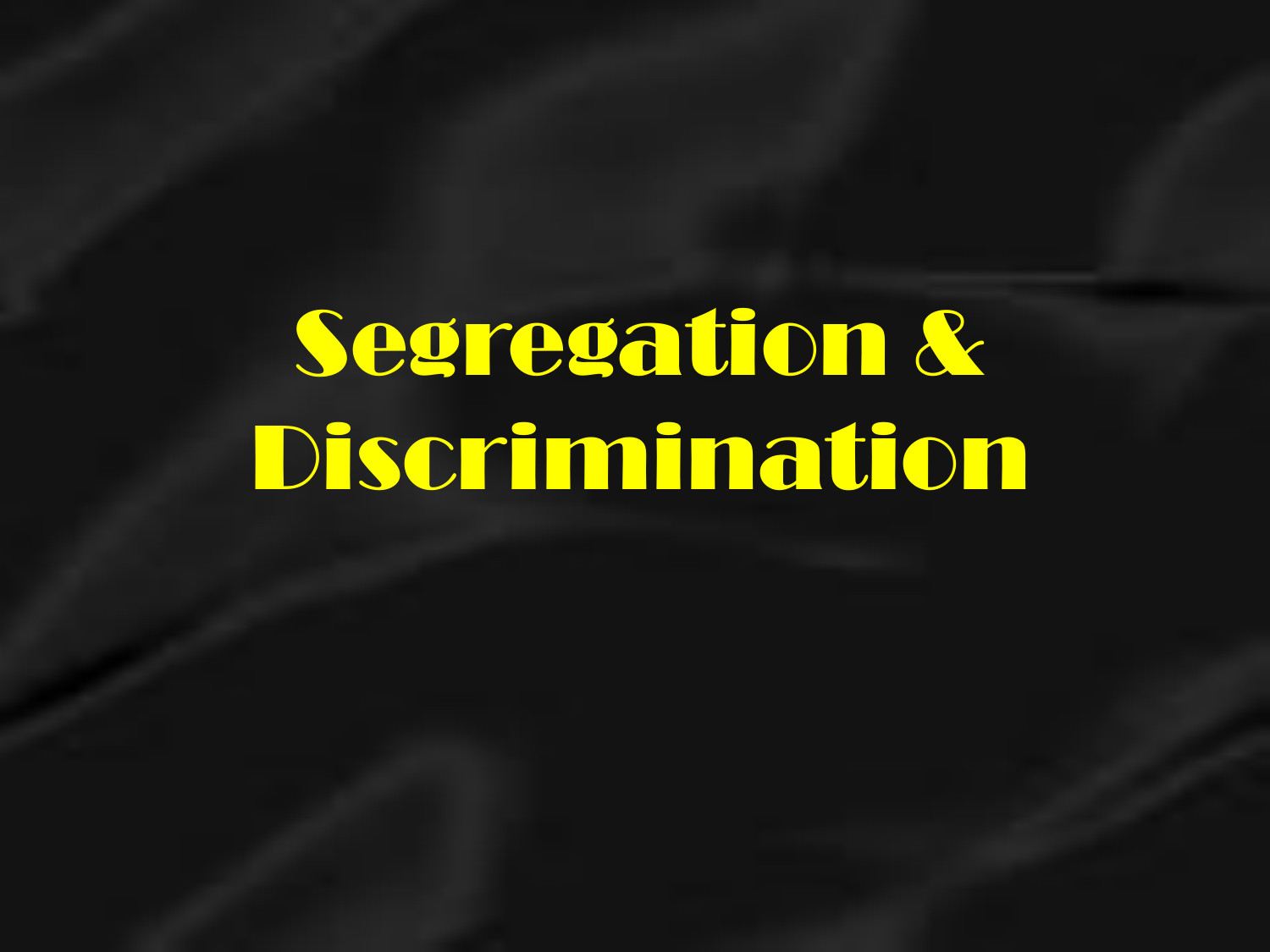### Voting Restrictions

- Some states required literacy tests to vote
- **Poll tax**  $=$  **annual tax that had to be paid to vote**
- Grandfather clause = (in some Southern states) if a man's father or grandfather had voted before Jan. 1, 1867—then he could vote (w/o taking literacy tests)
	- To ensure illiterate and poor whites could vote

 $Color \nightharpoonup$  Ward 2 Alexandria, La. 7.2.1918. \$1.00 POLL TAX 1918 Sheriff and Ex-Officio Tax Collector, Ramae Parish, La.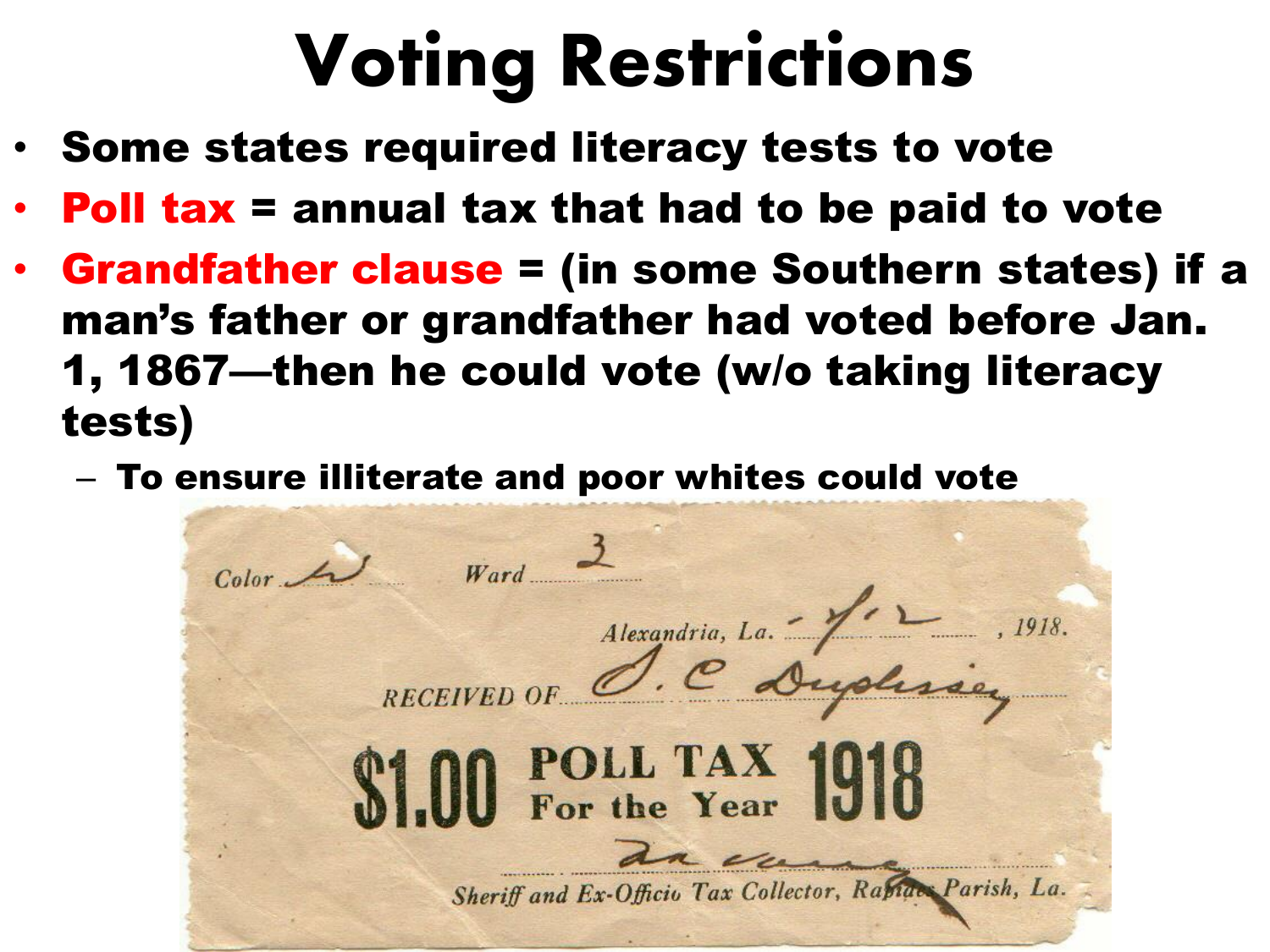#### Jim Crow Laws

- Racial segregation laws passed in some Southern states
	- Separating white and black people in public & private facilities
	- In schools, hospitals, parks, transportation,…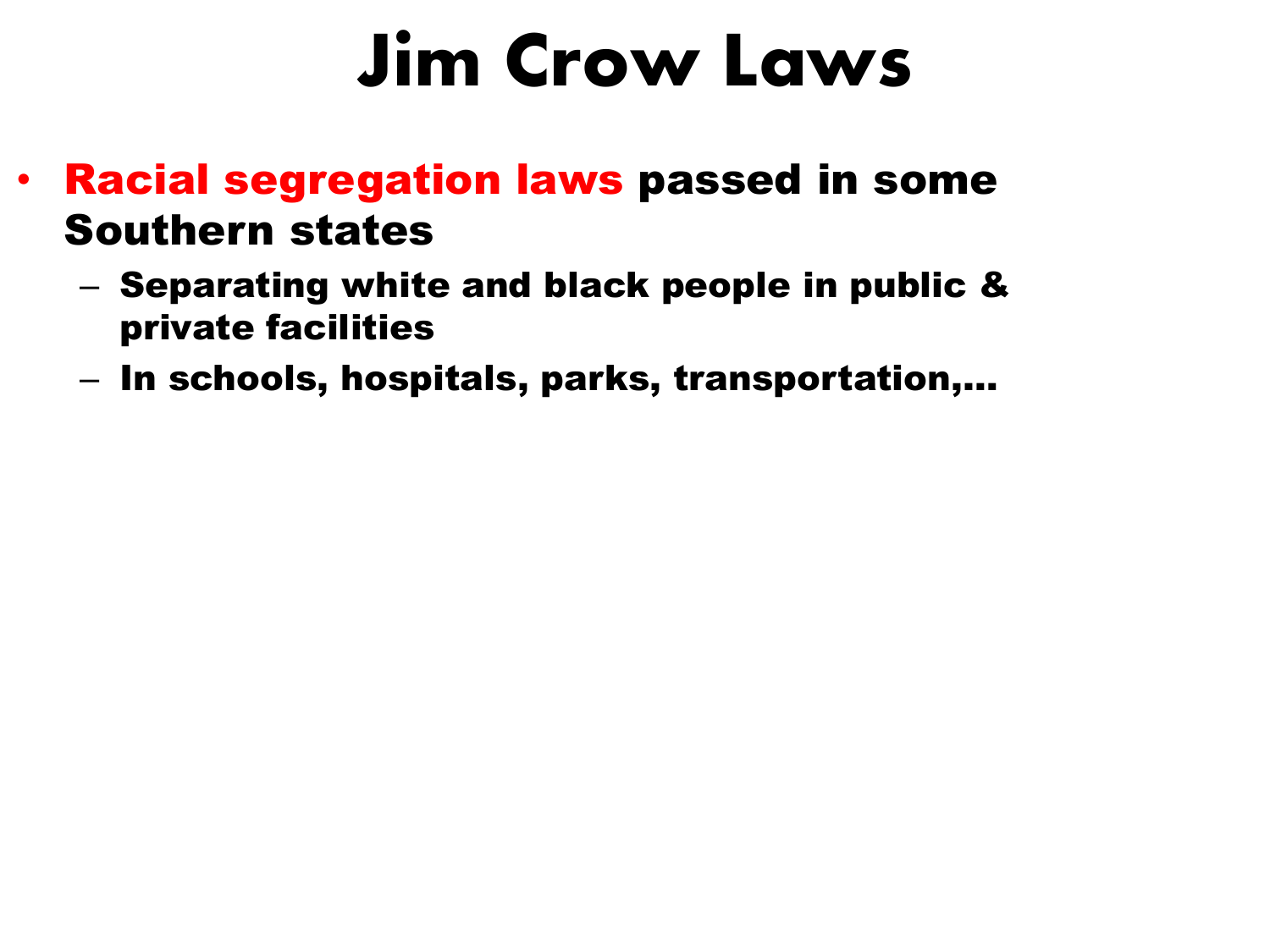

MET. RICE THE ORIGINAL JIM CROW NorTark Paleby E. RILEY Nº29 Chatham S!

• Minstrel show = comic skits, variety acts, dancing, and music, performed by white people in blackface **Minstrel shows personified** black people as dim-witted, lazy, buffoonish, superstitious, happy-go-lucky, and musical. • Jim Crow was a character from a show's song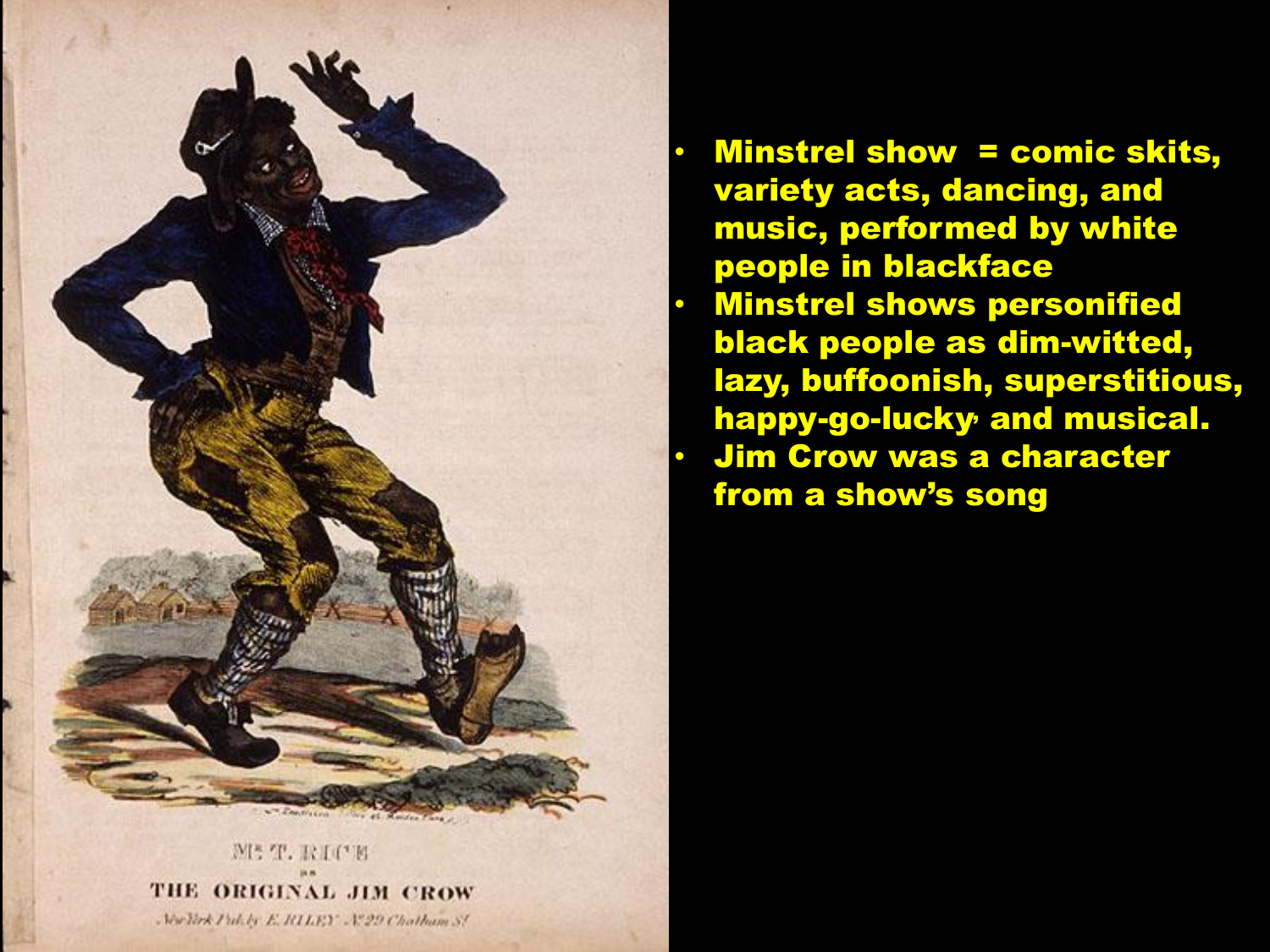#### Leland, Miss., in 1939

THEAT RE<br>FOR COLORED PEOPLE

 $4.444$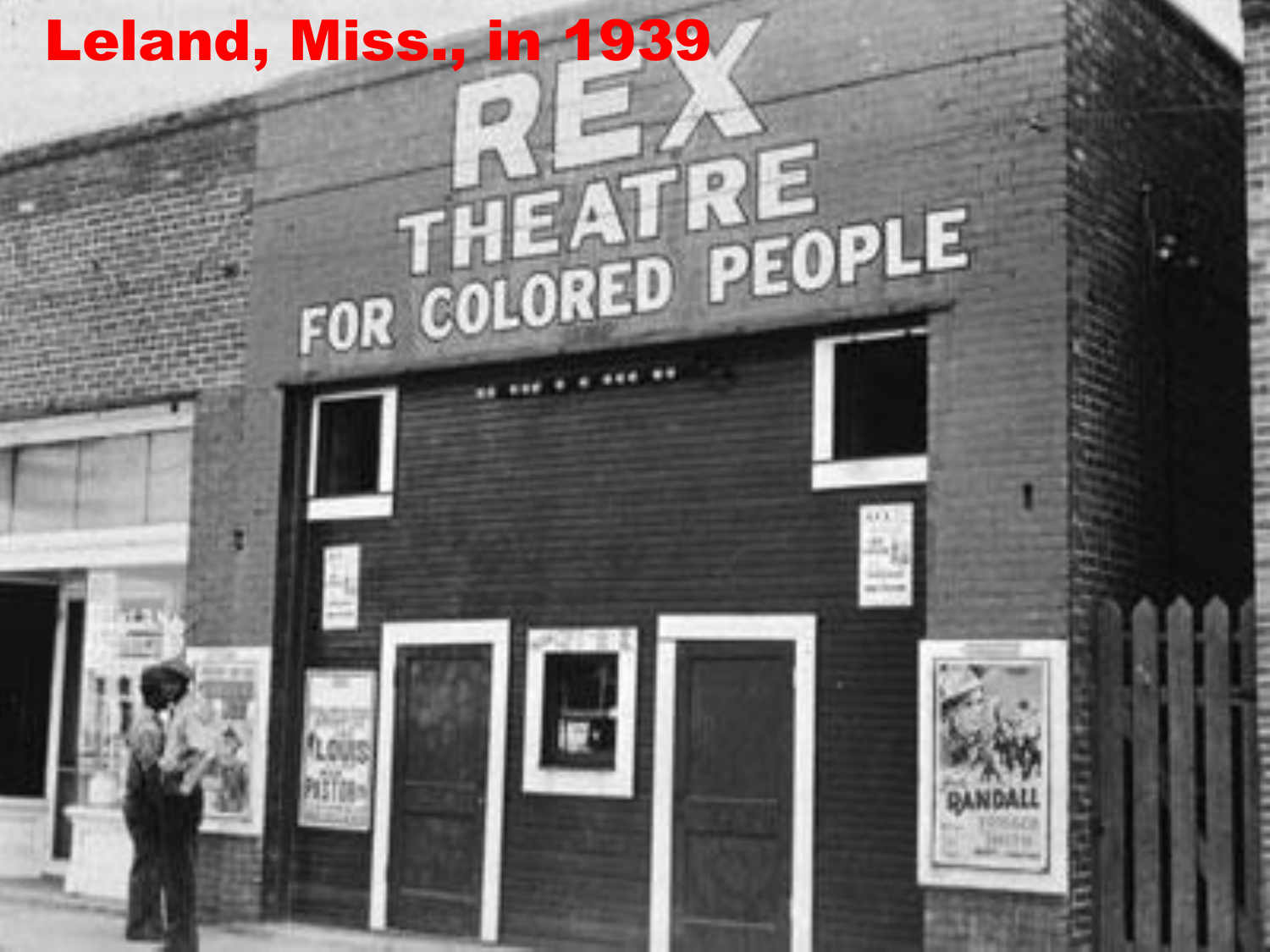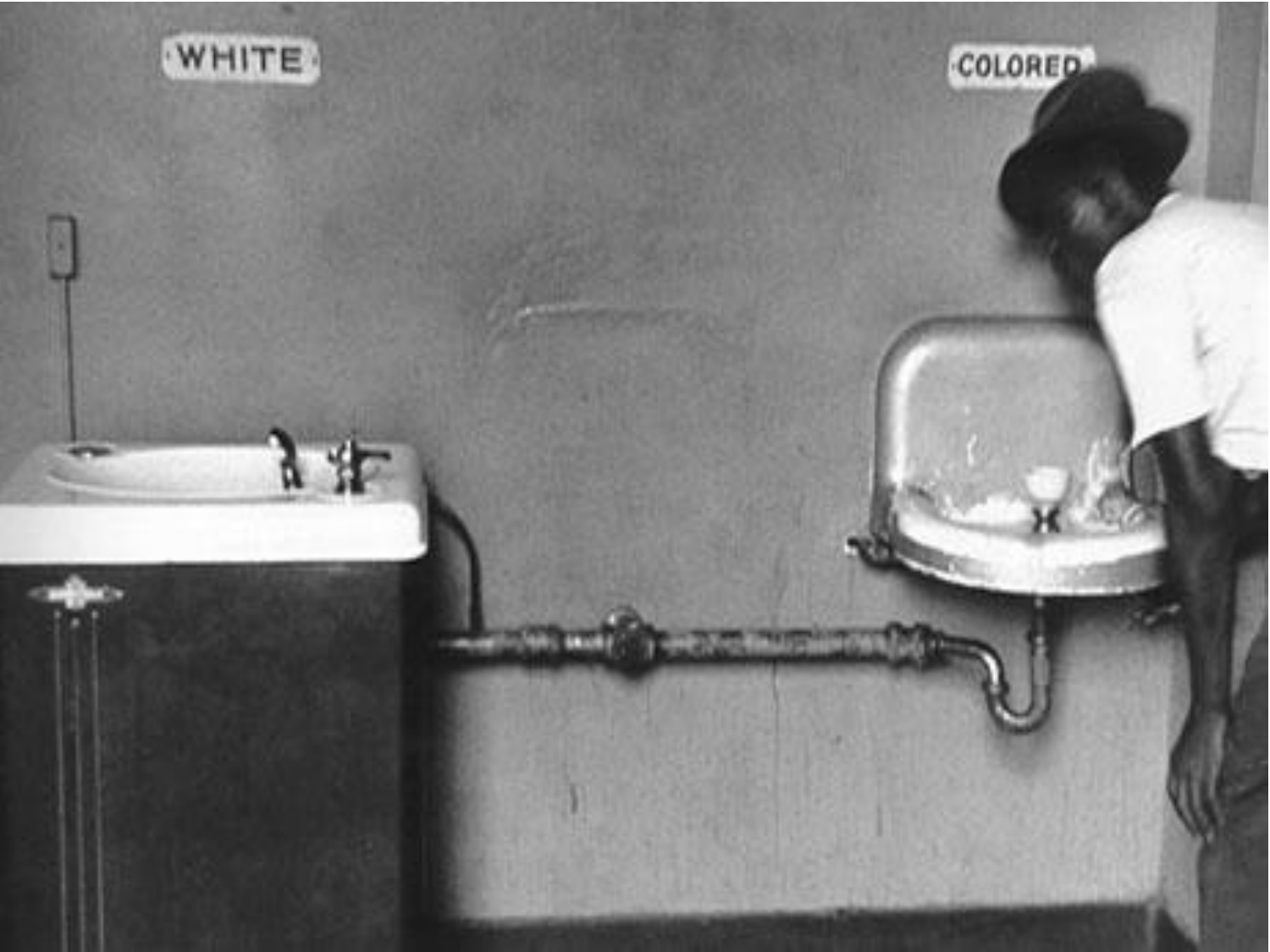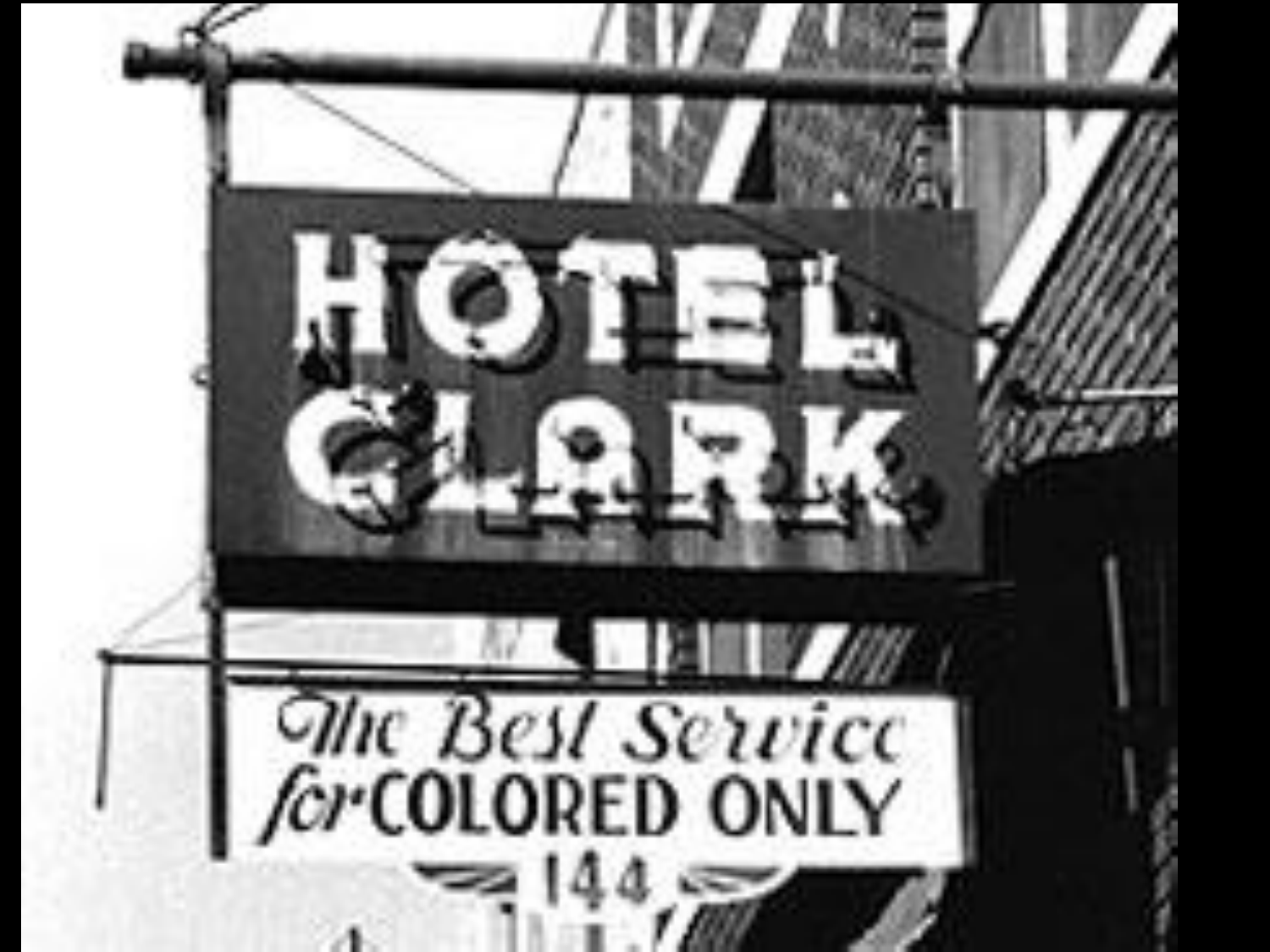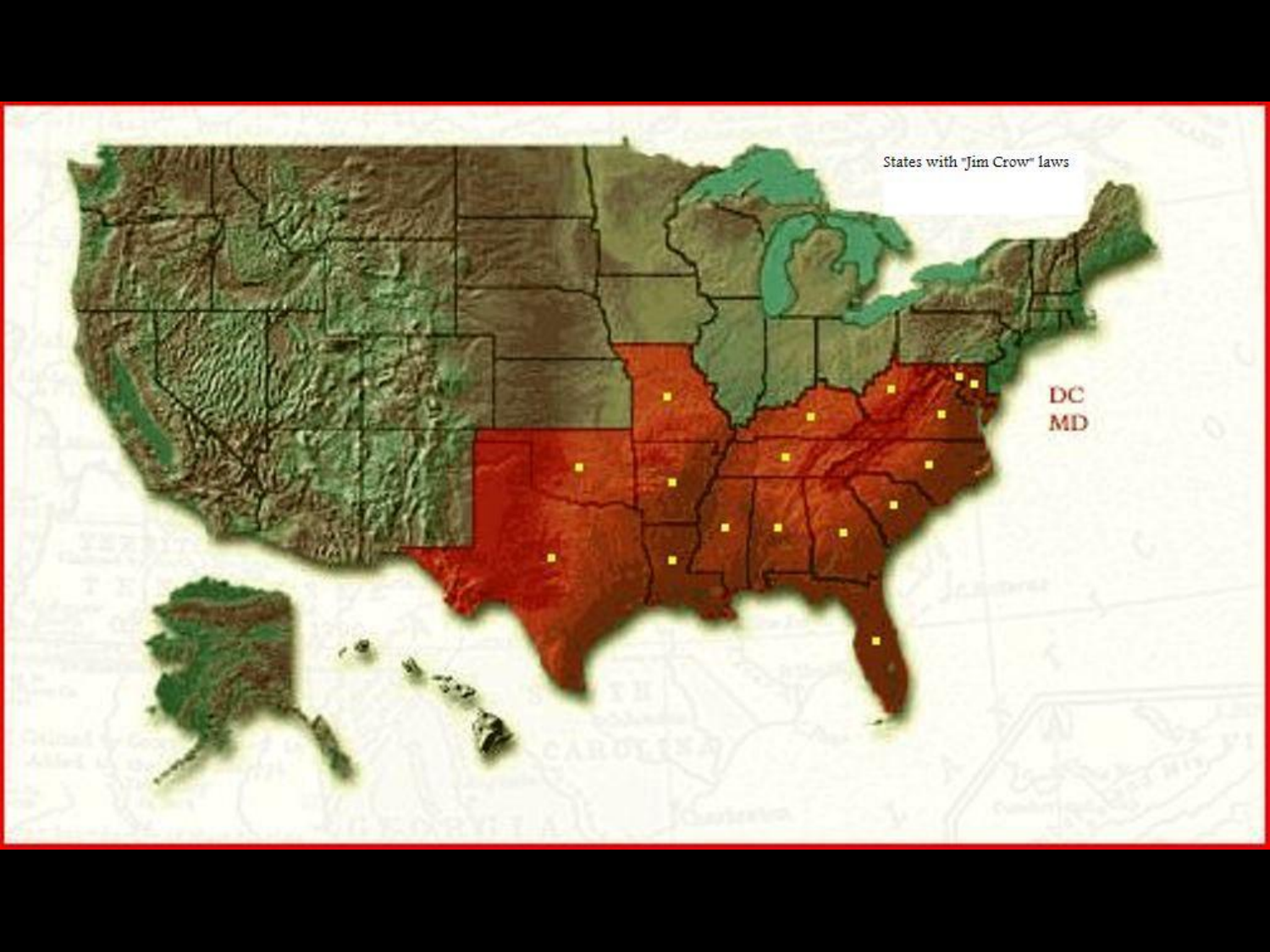# REST ROOMS **WHITE** COLORED L&N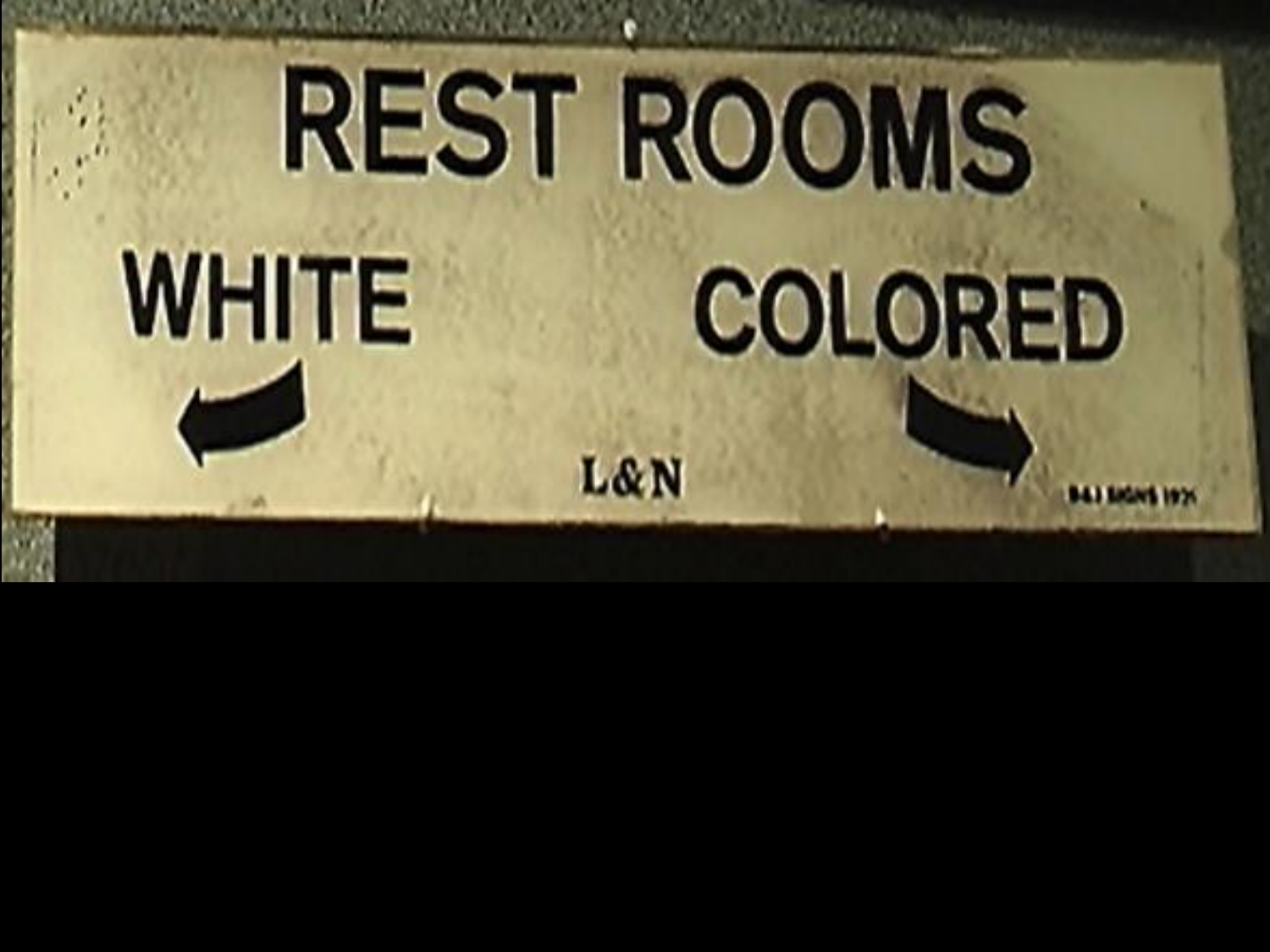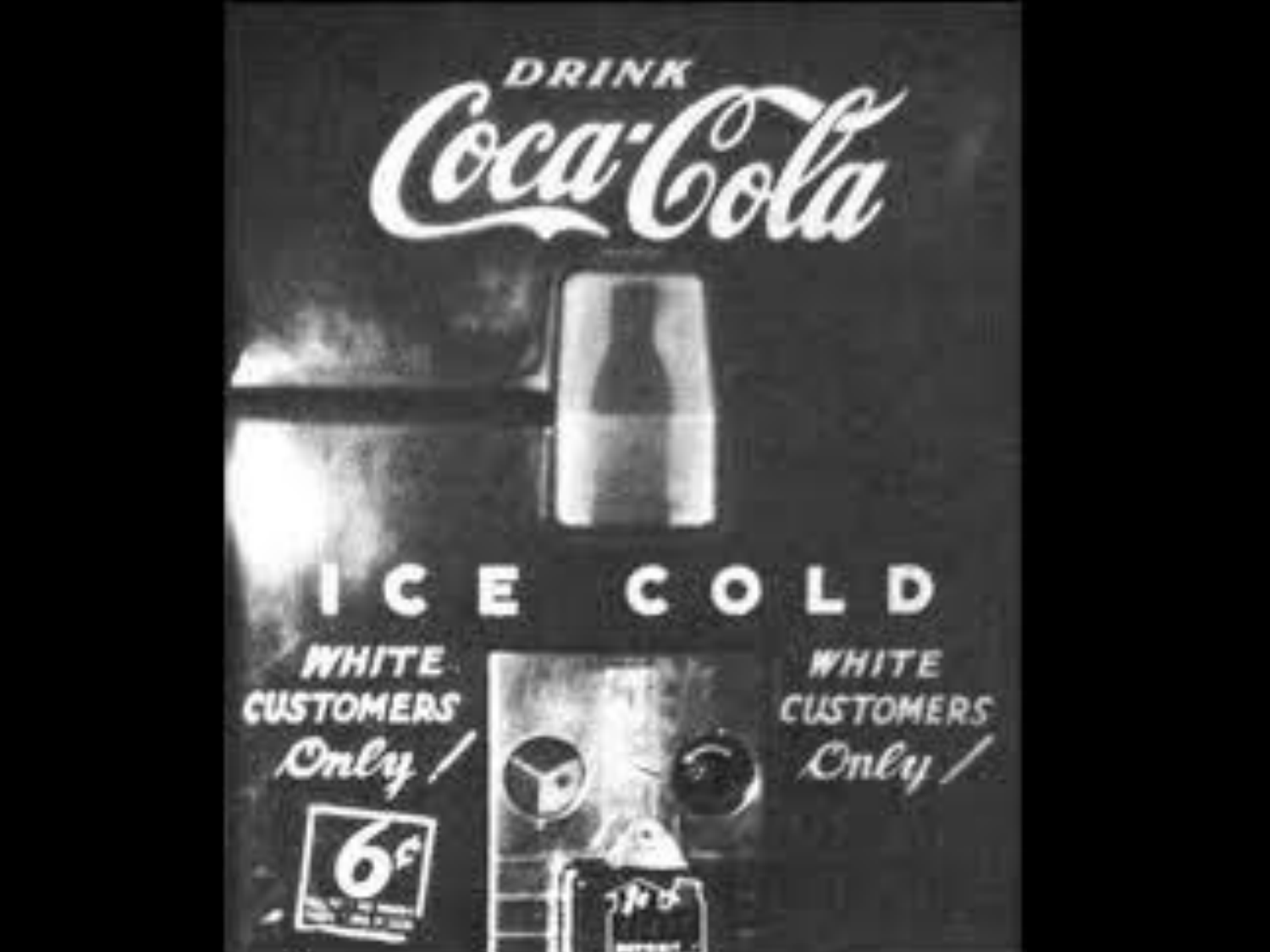

Jim Crow blights the lives of Negro and white Americans alike. For prejudice corrupts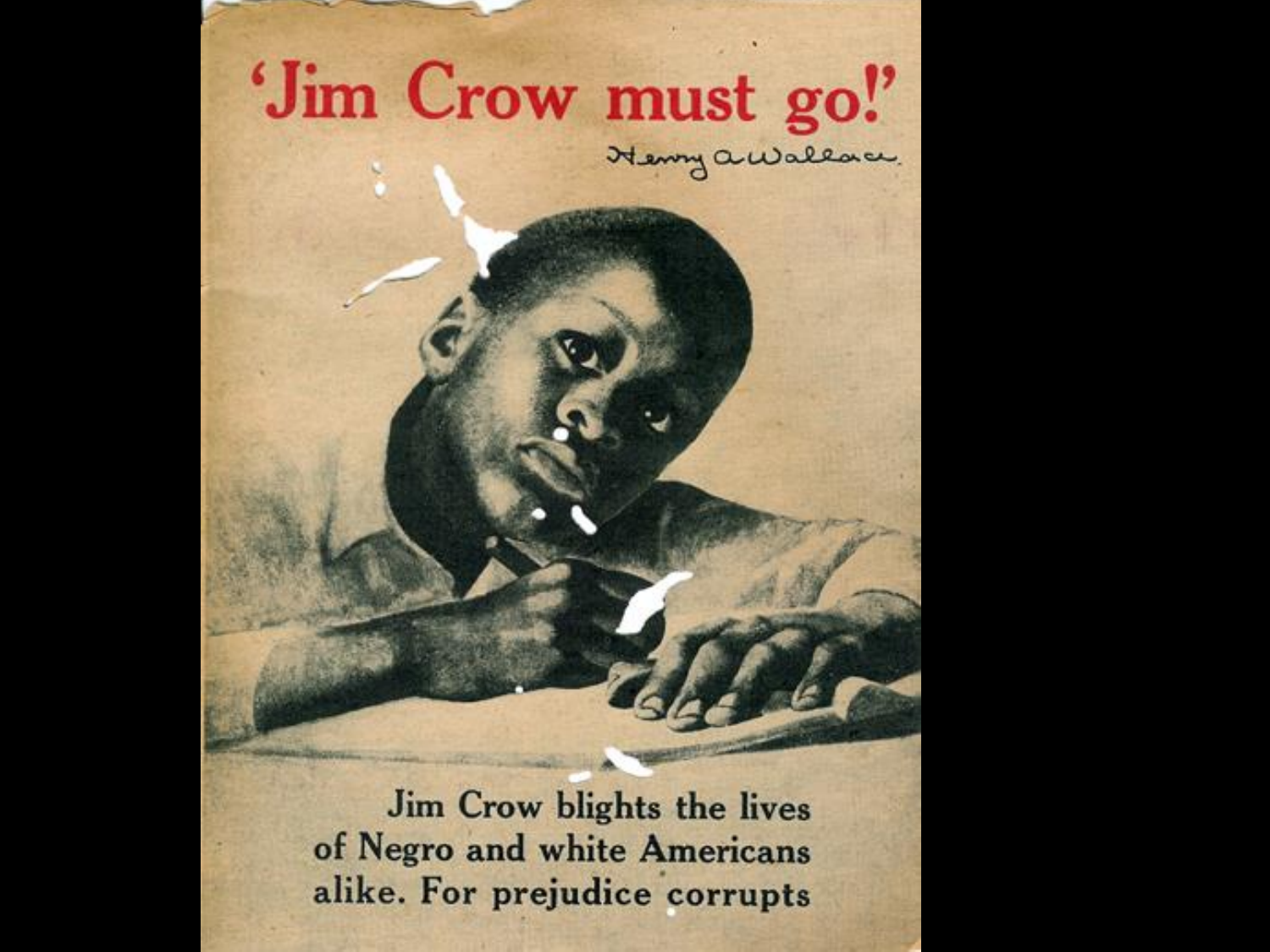### Plessy v. Ferguson

- 1896—Supreme Court ruled that separation of races in public was legal
- "Separate but equal" didn't violate 14th Amendment

IN THE Supreme Court of the United States

OCTOBER TERM, 1895.

No. 210.

H. A. PLESSY, PLAINTIFF IN ERROR,

US.

J. H. FERGUSON, JUDGE, &c.

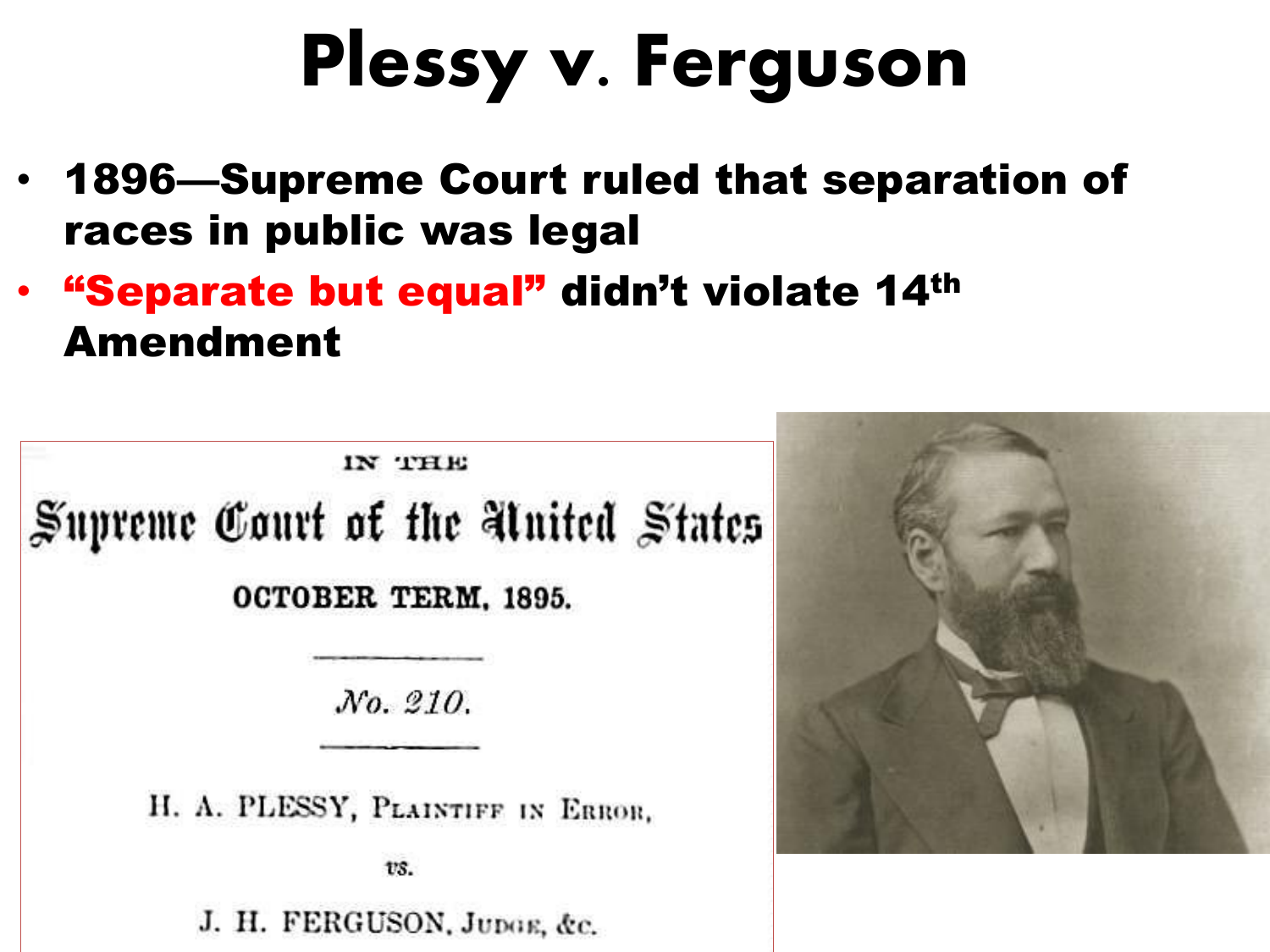#### Background on the Case

- 1890—Louisiana—Separate Car Act
	- Railroads companies must provide separate, but equal train cars for blacks & whites
	- $-$  Broke law = pay \$25 or jail for 20 days
- 1892—Homer Plessy (chosen b/c he was  $\frac{1}{8}$  black) sat in white section of train
	- Rail company knew he was coming—had him arrested

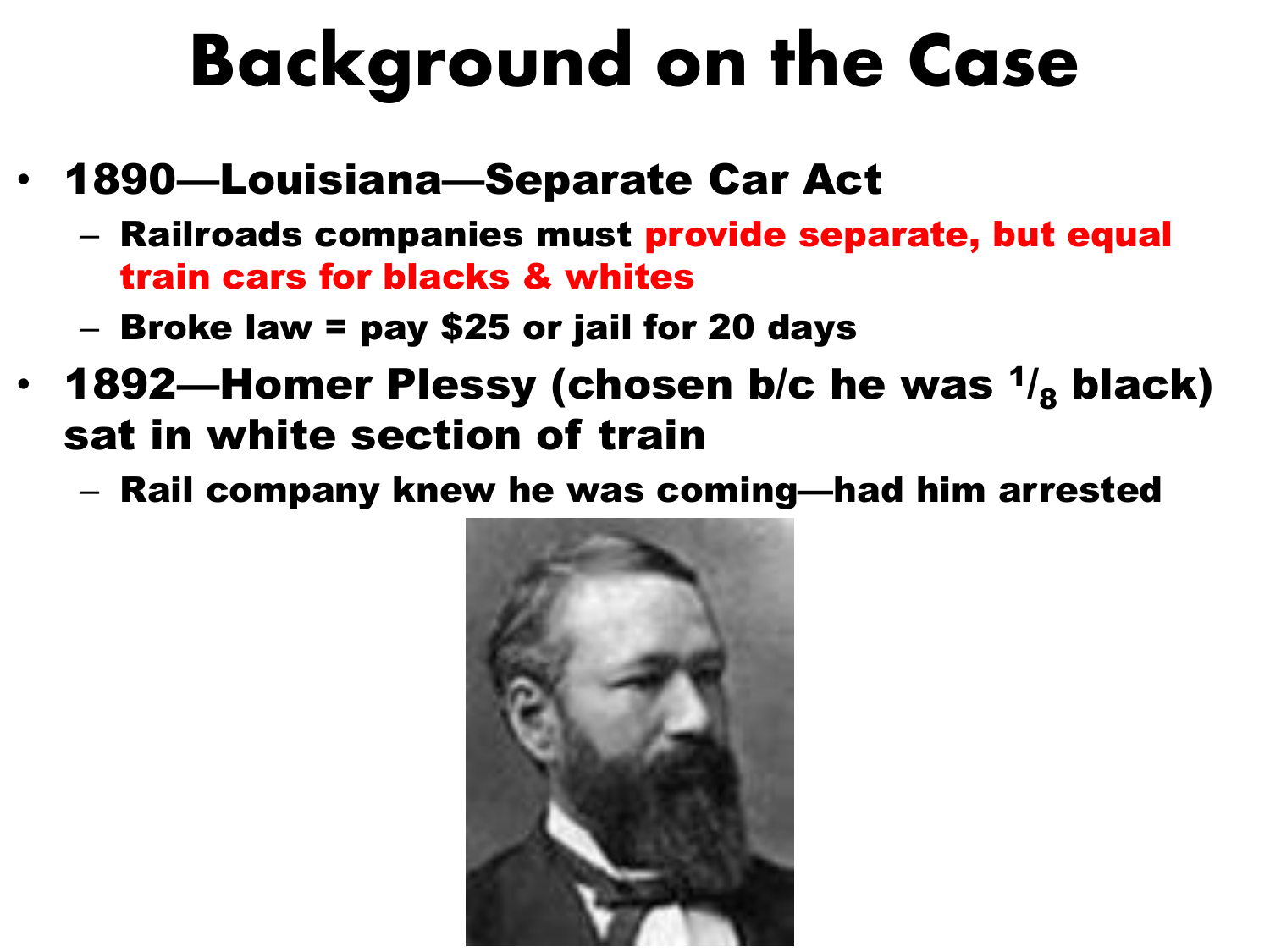#### PLESSY VS. FERGUSON



# SEPARATE<br>BUT NOT EQUAL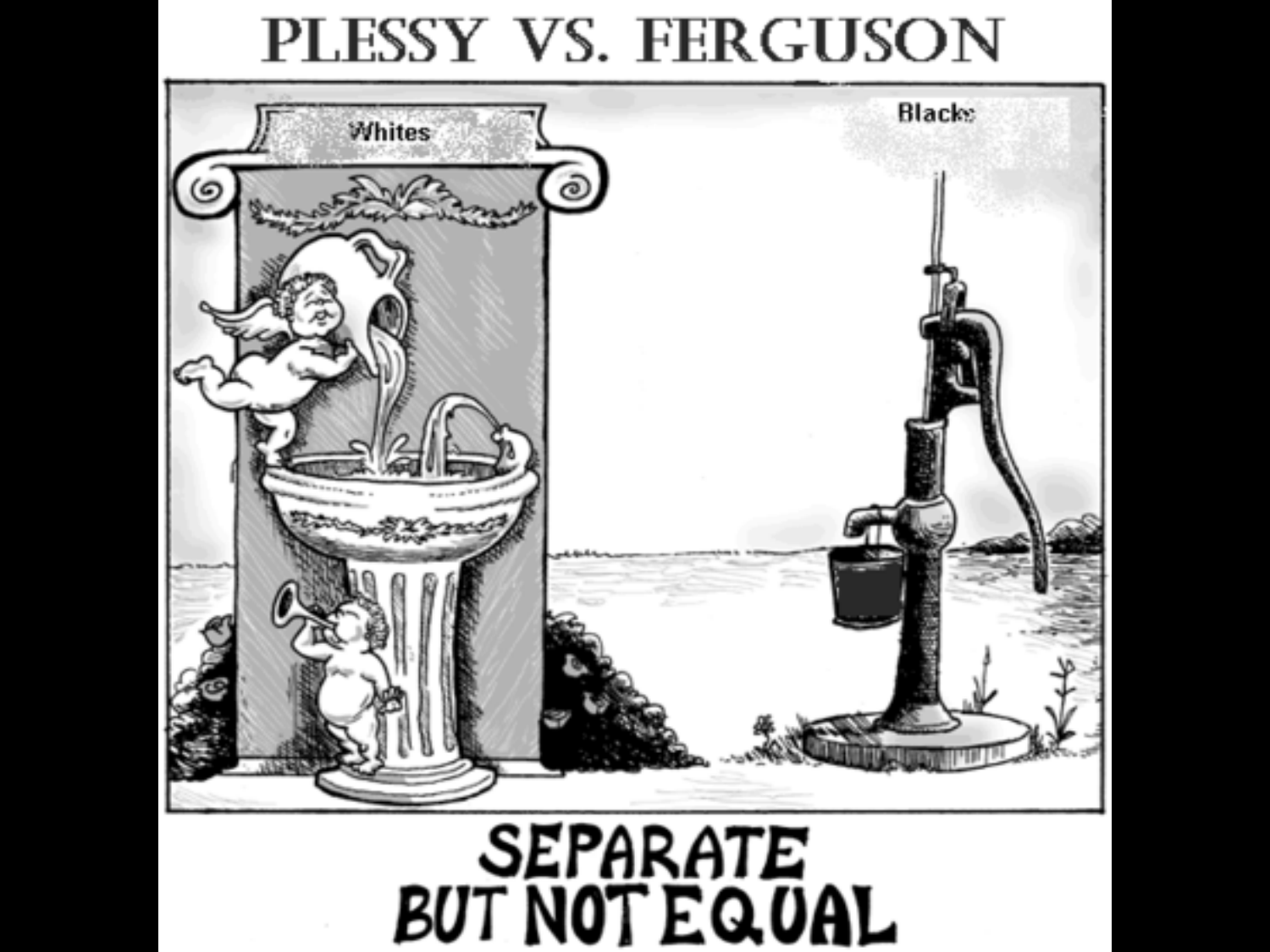#### Social Discrimination

- **Etiquette:** 
	- Blacks & whites never shook hands b/c that implied equality
	- Blacks had to yield to whites on the sidewalk
- Results if not followed:
	- Lynched, shot, burned

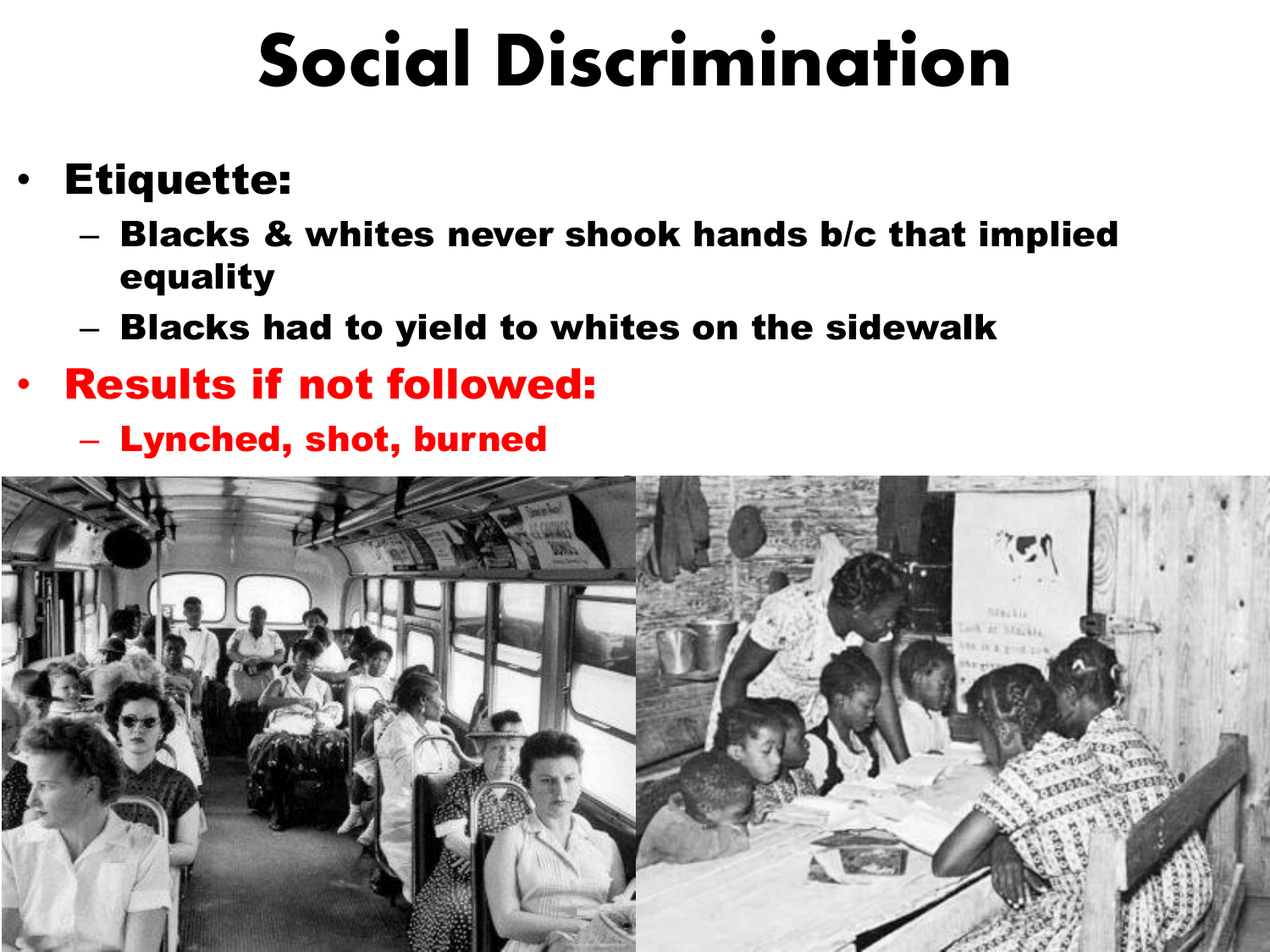#### Discrimination in the North

- Many African-Americans moved to Northern cities
- Forced into segregated neighborhoods
	- Ex. Harlem (NYC)

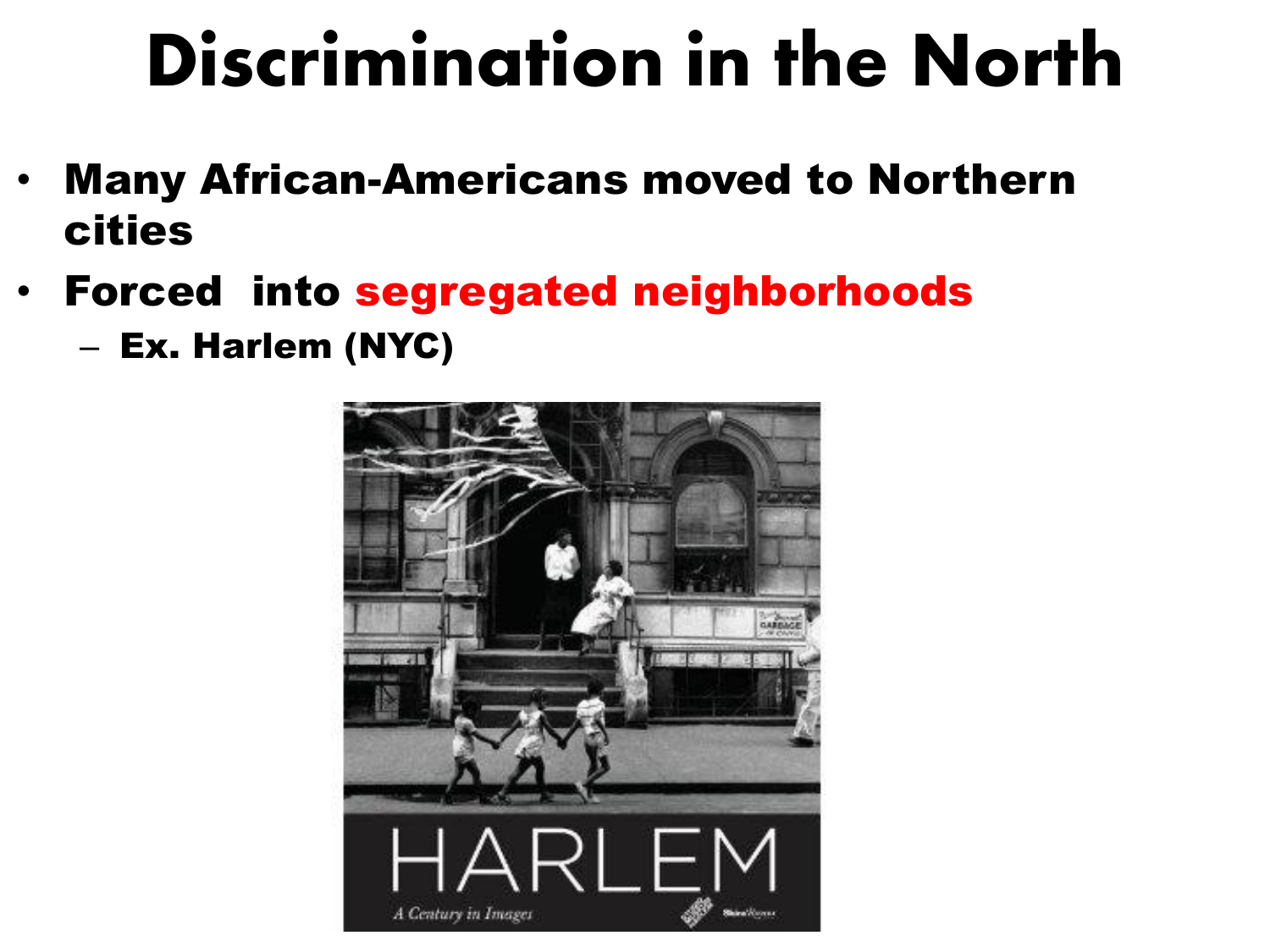